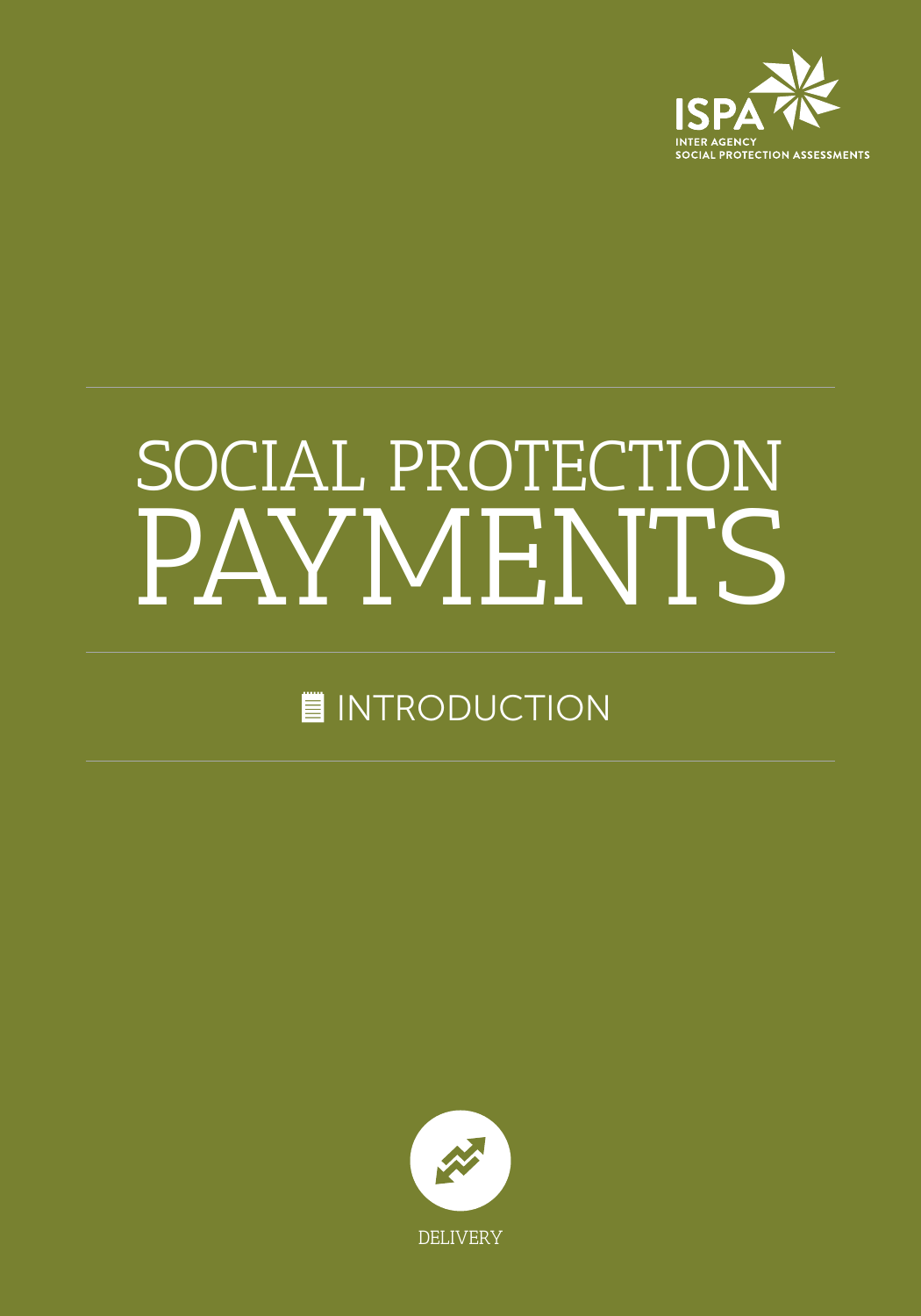This work is part of the Inter Agency Social Protection Assessments (ISPA) initiative, a set of practical tools that help countries improve their social protection system by analyzing its strengths and weaknesses. Countries can apply ISPA tools periodically to track performance over time.



This work is also part of the Universal Financial Access by 2020 initiative which the World Bank Group and other agencies have committed to support. It is widely accepted that access to payment services is central to achieving financial inclusion. Enhancing access to payment services requires initiatives to strengthen the foundational elements and drivers. The foundational elements include political commitment, robust financial and ICT infrastructure, and an enabling legal and regulatory framework. The drivers include efficient payment services, wide coverage of access points, and a shift of large scale payment programs to electronic means.

### Why are payment systems important?

Making reliable and timely payments to beneficiaries is a key element of a well functioning SP system. It can undermine the entire system if payments of specific schemes and programs do not reach the right people, at the right time, in the right place and in the right form and the correct amount. Conversely, a well implemented payments mechanism can provide important social protection support and also serve as an entry point for financial inclusion.

## ■ Introduction and About The Tool

The **Social Protection Payments** tool provides a framework for assessing the payment delivery mechanism and the general payment environment for the delivery of cash or near cash social protection transfers, including those primarily targeted to poor and vulnerable populations in developing countries. It is designed for use by social protection policy makers and practitioners seeking to improve payment delivery in existing social protection programs and for those seeking to establish a payment mechanism for a new program. This tool does not touch on humanitarian relief that is typically for short-term emergencies and often delivered inkind; nor does it explore labor and social insurance programs.

The assessment follows the standard ISPA framework:



#### The tool is not prescriptive and does not provide a specific

**implementation plan.** It is a diagnostic tool that should be applied by a team of professionals with expertise in the subject matter as input to developing policy options and recommendations.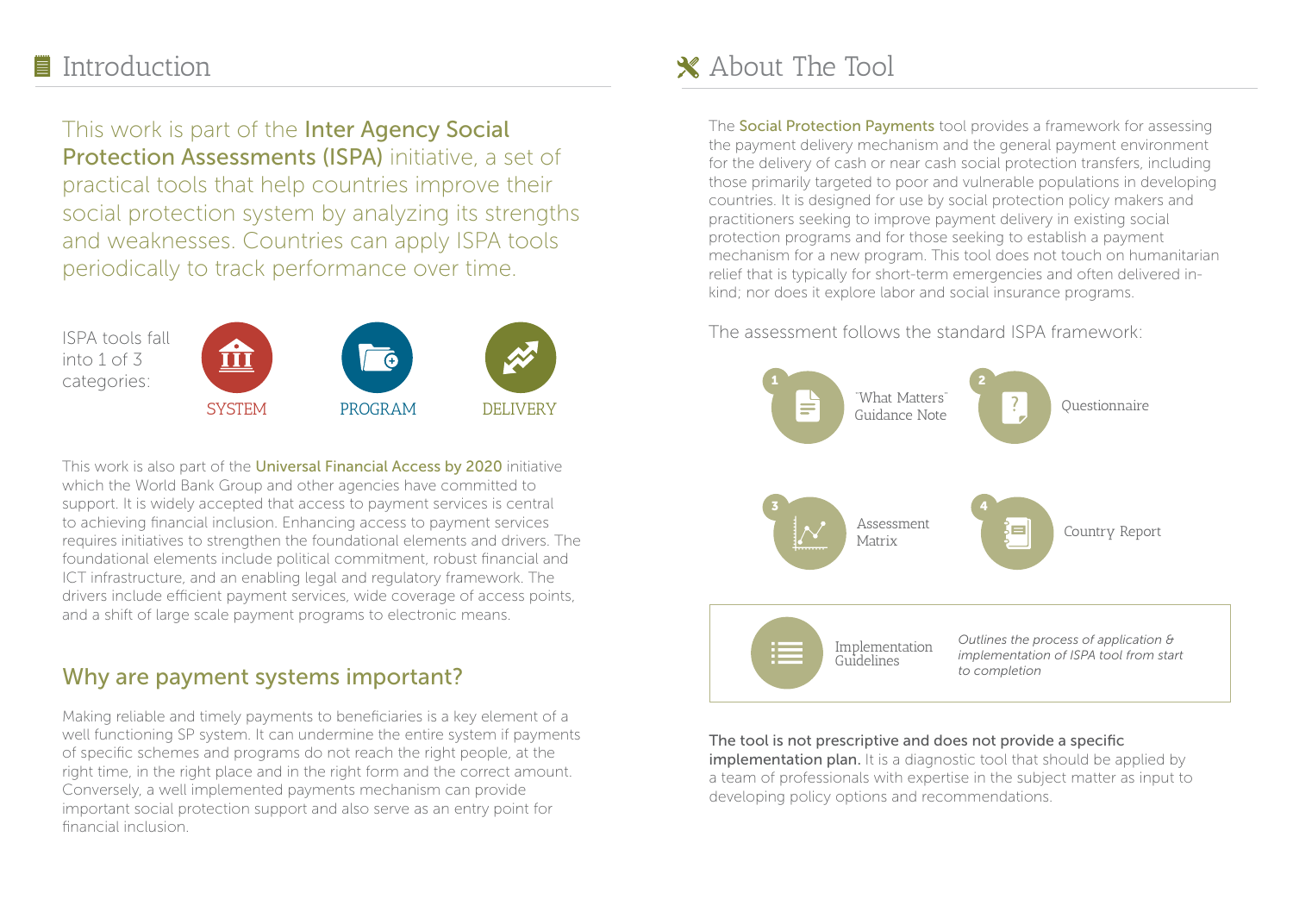## ABOUT THE "WHAT MATTERS" GUIDANCE NOTE

The "What Matters" Guidance Note provides background for those wishing to carry out or commission a country or program assessment for social protection payments. The set of criteria described in the "What Matters" Guidance Note lays down the conceptual foundation for the assessment on the basis of good practices and illustrations from real world experiences.

#### The Guidance Note is divided into four sections:

- What Matters considers the importance of payment mechanisms for SP programs and describes the different actors involved, as well as defining the assessment criteria.
- **A Country Payments Environment** provides background on the regulatory context, the financial sector, and financial inclusion. There is also a description of the relevant national payments system infrastructure and types of providers involved.
- **BU Country SP System Environment** highlights the importance of designing payment mechanisms in light of social protection policy and program structures and objectives.
- SP Payments System Review briefly describes how to score a social protection payment mechanism against the criteria described and how to carry out the national payments environment and SP system environment assessments.

The quality of payments delivery is assessed using these criteria:

## 1 ACCESSIBILITY

*Accessibility concerns how convenient the payment mechanisms are for beneficiaries with respect to cost of access.*

An accessible payment system specifically considers its appropriateness with respect to the needs of target groups including the poor, elderly, illiterate, women, and disabled. To ensure respect for rights and dignity there should be sufficient training to ensure that recipients understand the payment process and how to raise any issues they face and make complaints about it. There also needs to be active and continuous communication with recipients to ensure they understand when payments will be delivered and any changes to the process. Being able to offer recipients privacy of transactions is also necessary.

## 2 ROBUSTNESS

#### *Robustness concerns the reliability of payments.*

Good governance of the payment process includes clearly defined roles and responsibilities, as well as timely and accurate reporting. Maintaining the integrity of the process through sound regulation and oversight is key to mitigating the risk of leakage. At the point of payment, the identity of recipients should be verified.

## 3 INTEGRATION

*Integration concerns the coordination & interoperability of payment mechanisms to support the receipt of payments.* 

Integration can involve the coordination of payments from different payers within government across multiple ministries, agencies, and social protection programs. This also speaks to the issue of flexible payment delivery mechanisms that allow for changes in transfer values and for dynamic beneficiary registry lists to reflect program entry and exit Integration concerns the ability of the payment mechanism to be used to facilitate financial inclusion and for other payment needs, such as making and receiving remittances and bill payments and more generally, to function as a full-fledged transaction account.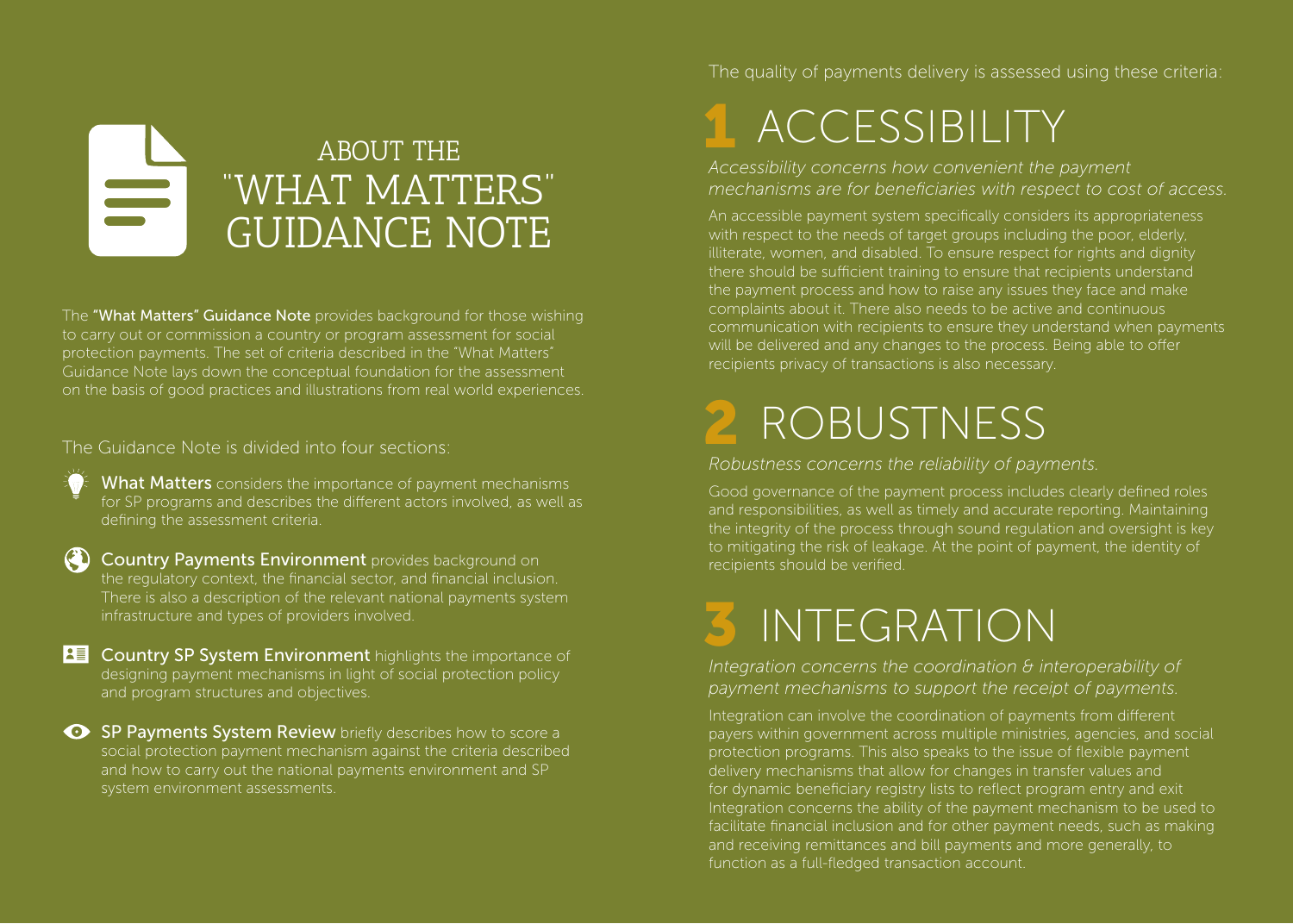

The standardized **Questionnaire** provides a framework to collect key qualitative & quantitative information, which will facilitate the development of evidence-based options for countries to consider and act upon.



The **Assessment Matrix** is organized (from weak to strong on a scale of 1 to 4) by type of assessment (Environment, SP System, and Payment Mechanisms) using three performance criteria: Accessibility, Robustness, and Integration. This assessment approach helps to identify areas that may benefit from strengthening, in line with best practice, as well as ensuring that trade-offs between criteria are made explicit to policy makers.





The main deliverable is the **Country Report**, which will summarize the assessment and suggest policy options for strengthening SP Payment mechanisms. The primary aim of this work is to facilitate country dialogue in supporting the strengthening of social protection and labor systems.

## APPLIED? HOW ARE ISPA TOOLS



The SP Payments assessment is done with data gathered through both desk research and information provided by stakeholders in the field. The time required for the application of the SP Payments Assessment tool will vary depending on the complexity and comprehensiveness of the SP Payment(s) being evaluated & the availability of relevant data. Focus on one or more SP programs will affect complexity in the application of the tool.